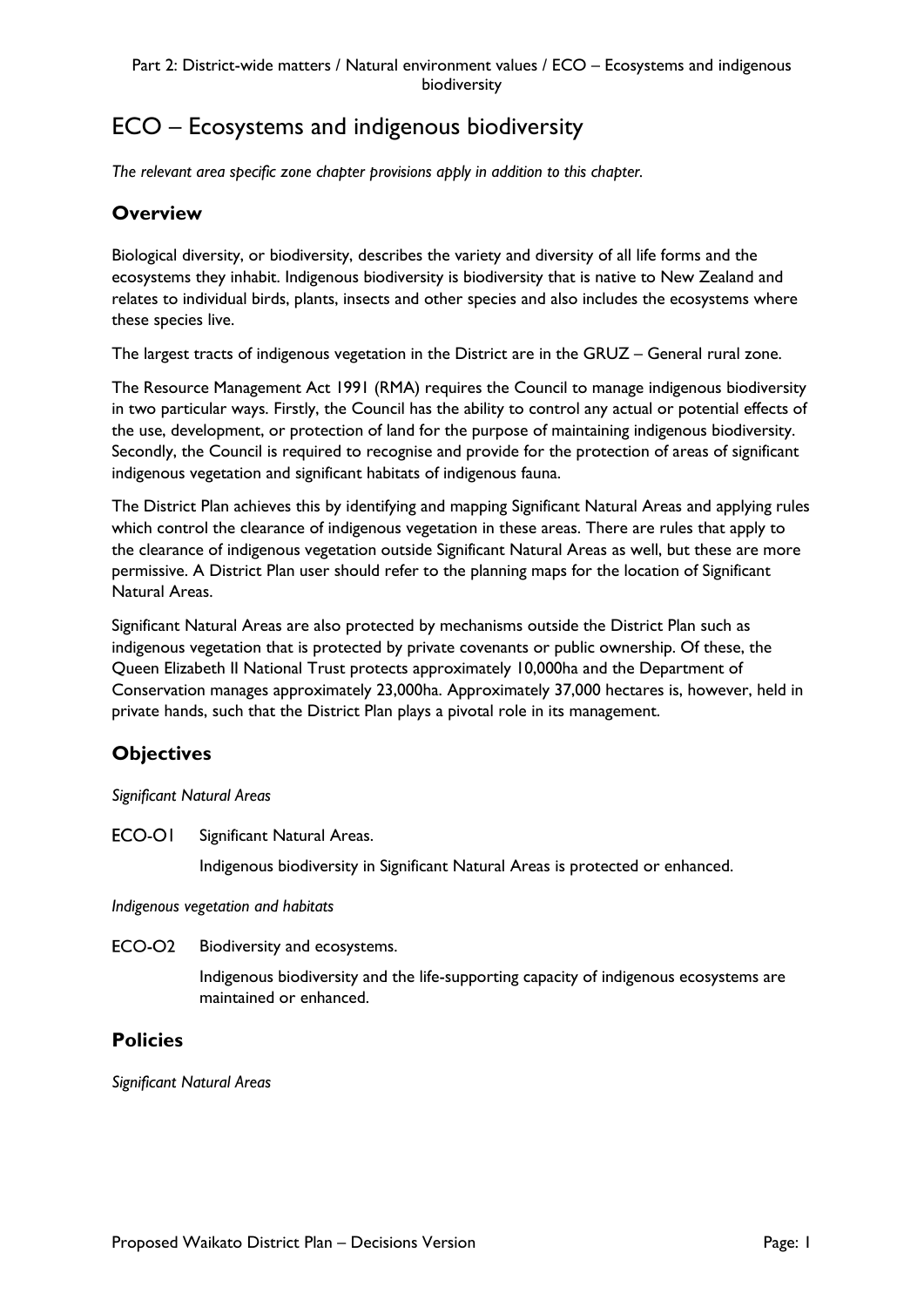ECO-PI Identify.

Identify and map areas of significant indigenous vegetation and habitats of indigenous fauna where it meets one or more criteria in APP2 – Criteria for determining significance of indigenous biodiversity.

- ECO-P2 Management hierarchy.
- (1) Recognise and protect the values of indigenous biodiversity within Significant Natural Areas by:
	- (a) Avoiding adverse effects of vegetation clearance and the disturbance of habitats in the first instance as far as practicable;
	- (b) Remedying and/or mitigating any effects that cannot be avoided; then
	- (c) After remediation or mitigation has been undertaken, offset any more than minor residual adverse effects in accordance with Policy ECO-P3.
	- (d) If offsetting of any significant residual adverse effects in accordance with Policy ECO-P3 is not feasible then environmental compensation may be considered.
- ECO-P3 Biodiversity offsetting.
- (1) Allow biodiversity offsetting where an activity will result in more than minor residual adverse effects on a Significant Natural Area, provided that a biodiversity offset will only be considered appropriate where adverse effects have been avoided, to the extent practicable, and then remedied or mitigated in accordance with the hierarchy established in Policy ECO-P2; and
	- (a) The biodiversity offset is consistent with the framework detailed in APP3 Biodiversity offsetting; and
	- (b) The biodiversity offset can achieve no net loss, and preferably a net gain, of indigenous biodiversity:
		- (i) Preferably in the affected area of Significant Natural Area; or
		- (ii) Where that is not practicable, in the ecological district in which the affected area of Significant Natural Area is located; and
	- (c) Recognising that there are limits to the appropriate use of biodiversity offsetting, including because of the irreplaceability or vulnerability of the biodiversity affected.
- ECO-P4 Biodiversity in the coastal environment.
- (1) Avoid the adverse effects of subdivision use and development within the coastal environment on:
	- (a) Indigenous species that are listed as threatened or at risk in the New Zealand Threat Classification System lists;
	- (b) Habitats of indigenous species where the species are listed as threatened or at risk, are at the limit of their natural range, or are naturally rare;
	- (c) Areas containing nationallysignificant examples of indigenous community types;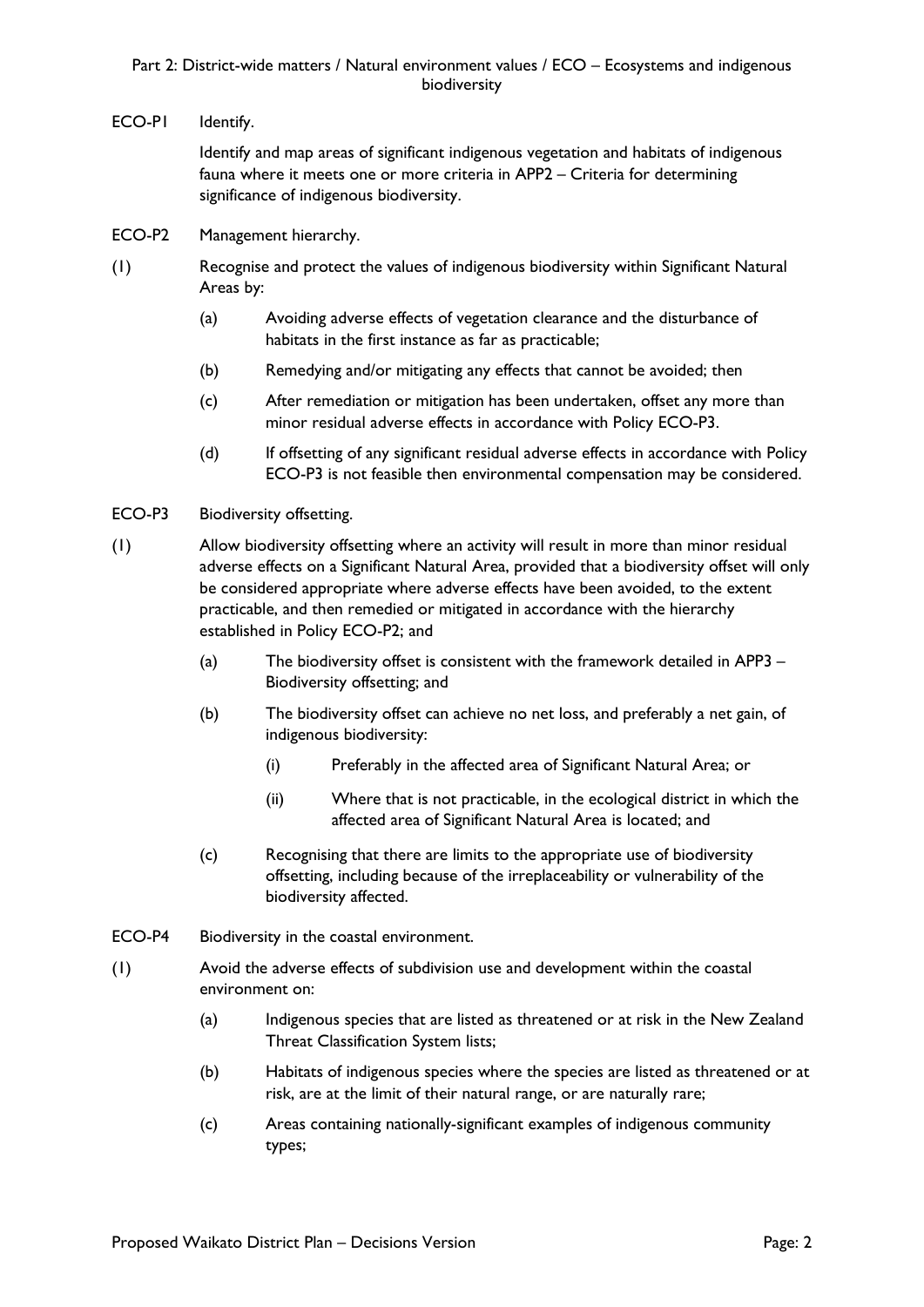- (d) Indigenous ecosystems and vegetation types that are threatened in the coastal environment, or are naturally rare; and
- (e) Areas set aside for full or partial protection of indigenous biological diversity under legislation.
- ECO-P5 Vegetation clearance in Significant Natural Areas.
- (1) Allow the clearance of indigenous vegetation in Significant Natural Areas when:
	- (a) Maintaining tracks, fences and farm drains;
	- (b) Avoiding loss of life injury or damage to property;
	- (c) Collecting material to maintain traditional Maaori cultural practices;
	- (d) Collecting removing manuka and kanuka for domestic firewood use (noncommercial);
	- (e) Operating, maintaining or upgrading existing infrastructure;
	- (f) Providing for the removal of manuka and kanuka for pasture maintenance; and
- (2) Provide for the clearance of indigenous vegetation in Significant Natural Areas for the construction of building platforms, services, access, vehicle parking and on-site manoeuvring and for the development of Maaori Freehold Land by:
	- (a) Using any existing cleared areas on a site that are suitable to accommodate new development in the first instance;
	- (b) Using any practicable alternative locations that would reduce the need for vegetation removal; and
	- (c) Retaining indigenous vegetation which contributes to the ecological significance of a site, taking into account any loss that may be unavoidable to create a building platform, services, access, vehicle parking and manoeuvring on a site.
- ECO-P6 Managing Significant Natural Areas.
- (1) Manage Significant Natural Areas in a way that protects long-term ecological functioning and indigenous biodiversity, through such means as:
	- (a) Permanently excluding stock through voluntary covenants;
	- (b) Undertaking plant and animal pest control;
	- (c) Retaining and enhancing indigenous vegetation cover;
	- (d) Maintaining and restoring natural wetland hydrology;
	- (e) Avoiding physical and legal fragmentation;
	- (f) Legal protection of Significant Natural Areas through conservation covenants or similar mechanisms; and
	- (g) Providing for the role of Mana Whenua as kaitiaki and for the practical exercise of kaitiakitanga in restoring, protecting and enhancing areas.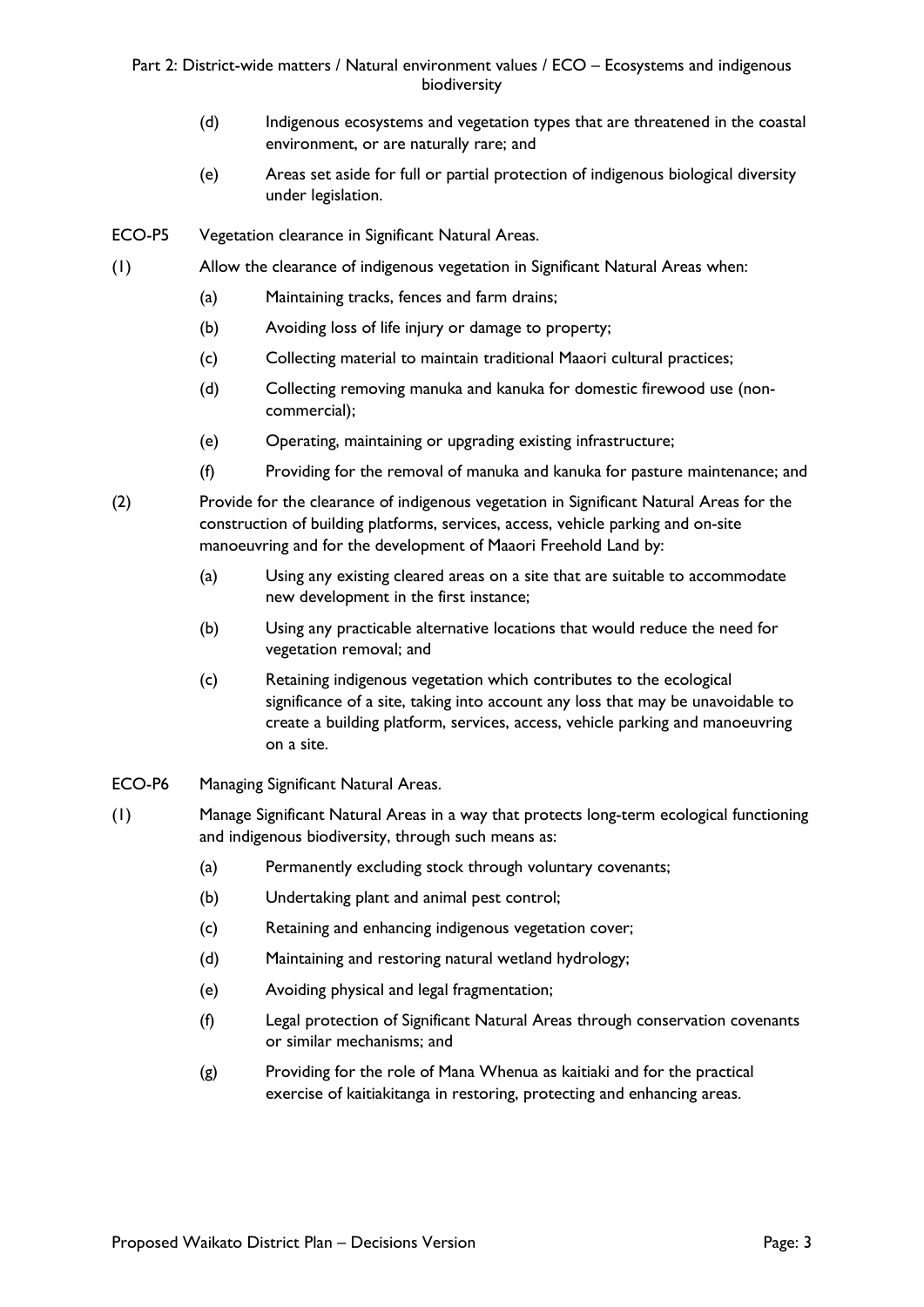ECO-P7 Operational and functional requirement.

Recognise that infrastructure and quarrying activities may have a functional or operational requirement to traverse or locate within a Significant Natural Area where no reasonably practicable alternative location exists.

*Indigenous vegetation and habitats*

- ECO-P8 Maintaining and enhancing biodiversity.
- (1) Identify and protect indigenous vegetation and fauna in Significant Natural Areas as the principle means of achieving Objective ECO-O2.
- (2) Enable activities that maintain or enhance indigenous biodiversity including:
	- (a) Planting using indigenous species suitable to the habitat and eco-sourcing these where practical;
	- (b) The removal or management of pest plant and animal species; and
	- (c) Biosecurity works.
- (3) Avoid, remedying or mitigate adverse effects on indigenous biodiversity, including by considering:
	- (a) The range of natural food sources required to sustain indigenous fauna;
	- (b) Habitats of threatened and at risk species;
	- (c) Ecological sequences;
	- (d) Migratory pathways;
	- (e) Pest plants and pest animals;
	- (f) Natural waterway habitats and hydrology;
	- (g) Ecological corridors, natural processes and buffer areas;
	- (h) Legal and physical protection of existing habitat; and
	- (i) The risk of earthworks exacerbating Kauri dieback disease.
- (4) Provide for the removal of manuka or kanuka on a sustainable basis.
- ECO-P9 Management hierarchy.
- (1) Recognise and protect indigenous biodiversity outside Significant Natural Areas using the following hierarchy by:
	- (a) Avoiding the significant adverse effects of vegetation clearance and the disturbance of habitats in the first instance;
	- (b) Remedying any effects that cannot be avoided; then
	- (c) Mitigating any effects that cannot be remedied; and
	- (d) After remediation or mitigation has been undertaken, offset any significant residual adverse effects in accordance with Policy ECO-P10.
- ECO-P10 Biodiversity offsetting.
- (1) Allow for a biodiversity offset to be offered by a resource consent applicant where: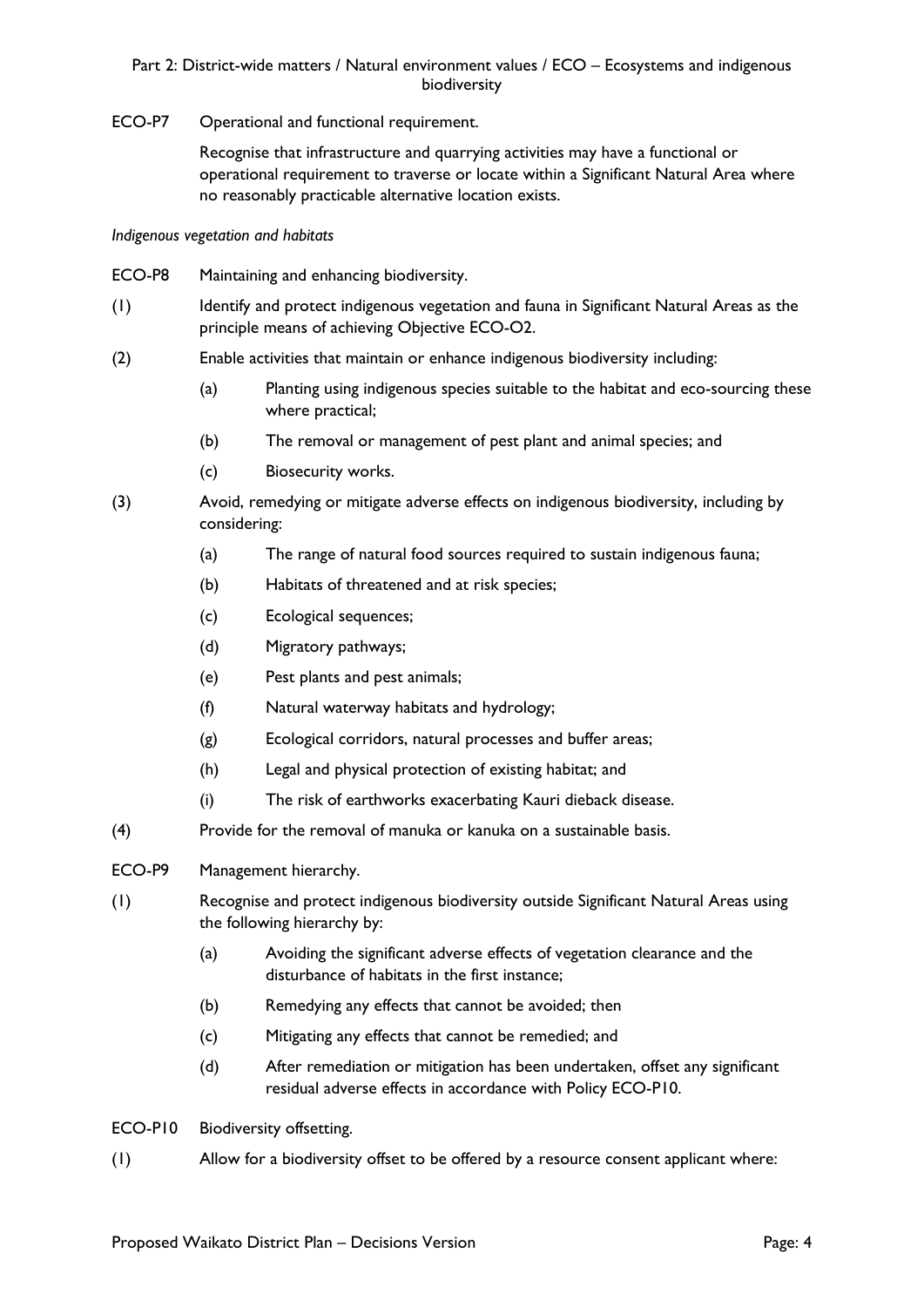- (a) An activity will result in significant residual adverse effects to indigenous vegetation or habitat outside a Significant Natural Area; and
- (b) The biodiversity offset is consistent with the framework detailed in APP3 Biodiversity offsetting.
- ECO-P11 Non-regulatory policy.

The Council will work with landowners to promote the use of non-regulatory methods, including assistance with the establishment of protective covenants, service delivery, education, and other incentives in protecting and enhancing ecological sites.

ECO-P12 Significant Natural Area assessment funding.

Council in joint responsibility with Waikato Regional Council will meet the costs of an ecological assessment that shows the area which meets one or more of the criteria in APP2 – Criteria for determining significance of indigenous biodiversity.

- ECO-P13 Non-regulatory policy.
- (1) The Council will incorporate the following information in their Conservation Strategy:
	- (a) Kauri Dieback, including reference to the Kauri Dieback Programme; and
	- (b) Long-Tailed Bats.
- (2) Guidance on Kauri Die Back can be found in the Protecting Kauri: A Rural Landowner's Guide produced by Waikato Regional Council and endorsed by Ministry for Primary Industries.

## **Rules**

| Land use $-$ activities (zone specified in first column) |  |  |
|----------------------------------------------------------|--|--|
|----------------------------------------------------------|--|--|

| <b>ECO-RI</b> | Earthworks - general                                                                                                                                                                                                                               |                                                                                                                                                                                                                                                                                                                                                                                                                                                                                                                                                                  |
|---------------|----------------------------------------------------------------------------------------------------------------------------------------------------------------------------------------------------------------------------------------------------|------------------------------------------------------------------------------------------------------------------------------------------------------------------------------------------------------------------------------------------------------------------------------------------------------------------------------------------------------------------------------------------------------------------------------------------------------------------------------------------------------------------------------------------------------------------|
| All zones     | (1) Activity status: PER<br><b>Where:</b>                                                                                                                                                                                                          | (2) Activity status where<br>compliance not achieved: RDIS                                                                                                                                                                                                                                                                                                                                                                                                                                                                                                       |
|               | (a) Earthworks for conservation<br>activities, water reticulation for<br>farming purposes or the<br>maintenance of existing tracks,<br>fences or drains within a<br>Significant Natural Area<br>provided they are not within a<br>kauri root zone. | <b>Council's discretion is restricted</b><br>to the following matters:<br>(a) Volume, extent and depth of<br>earthworks;<br>(b) Nature of fill material;<br>(c) Contamination of fill material or<br>cleanfill;<br>(d) Location of the earthworks to<br>waterways, significant indigenous<br>vegetation and habitat;<br>(e) Compaction of the fill material;<br>(f) Volume and depth of fill material;<br>(g) Protection of the Hauraki Gulf<br><b>Catchment Area:</b><br>(h) Geotechnical stability;<br>(i) Land instability, erosion and<br>sedimentation; and |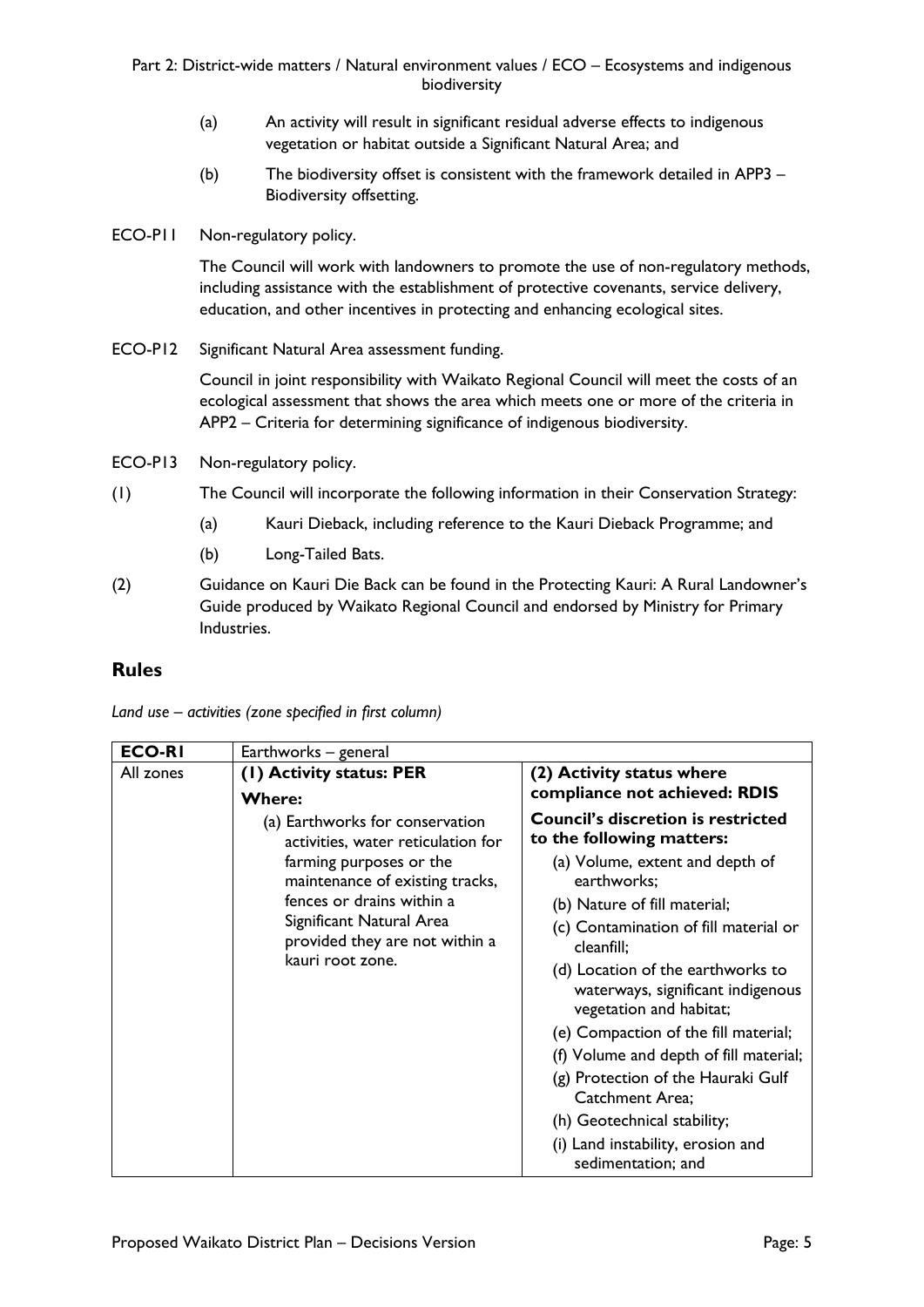|                    |                                                                           | (j) The risk of earthworks                |
|--------------------|---------------------------------------------------------------------------|-------------------------------------------|
|                    |                                                                           | exacerbating Kauri dieback                |
|                    |                                                                           |                                           |
|                    |                                                                           | disease.                                  |
| ECO-R <sub>2</sub> | Earthworks - within a Significant Natural Area on Maaori Freehold Land or |                                           |
|                    | Maaori Customary Land                                                     |                                           |
| All zones          | (I) Activity status: PER                                                  | (2) Activity status where                 |
|                    | <b>Where:</b>                                                             | compliance not achieved: RDIS             |
|                    |                                                                           | <b>Council's discretion is restricted</b> |
|                    | (a) On Maaori Freehold Land or                                            |                                           |
|                    | Maaori Customary land within a                                            | to the following matters:                 |
|                    | Significant Natural Area,                                                 | (a) The effects on the indigenous         |
|                    | earthworks for a Marae                                                    | vegetation and fauna;                     |
|                    | Complex or Papakaainga housing                                            | (b) Land instability, erosion and         |
|                    | where:                                                                    | sedimentation; and                        |
|                    | (i) There is no alternative                                               | (c) Volume, extent and depth of           |
|                    | development area on the site                                              | earthworks.                               |
|                    | outside of the significant                                                |                                           |
|                    | natural area; and                                                         |                                           |
|                    | (ii) The earthworks do not                                                |                                           |
|                    | exceed a volume of 500m <sup>3</sup> in                                   |                                           |
|                    |                                                                           |                                           |
|                    | a single consecutive 12                                                   |                                           |
|                    | month period; and                                                         |                                           |
|                    | (iii) The earthworks do not                                               |                                           |
|                    | exceed an area of 1,500m <sup>2</sup> in                                  |                                           |
|                    | a single consecutive 12                                                   |                                           |
|                    | month period;                                                             |                                           |
|                    | (iv) Sediment resulting from the                                          |                                           |
|                    | earthworks is retained on the                                             |                                           |
|                    | site through implementation                                               |                                           |
|                    | and maintenance of erosion                                                |                                           |
|                    | and sediment controls;                                                    |                                           |
|                    | (v) Do not divert or change the                                           |                                           |
|                    | nature of natural water flows,                                            |                                           |
|                    |                                                                           |                                           |
|                    | water bodies or established                                               |                                           |
|                    | drainage paths; and                                                       |                                           |
|                    | (vi) Provided they are not within                                         |                                           |
|                    | a kauri root zone.                                                        |                                           |
| ECO-R3             | Earthworks in a Significant Natural Area for purposes other than the      |                                           |
|                    | maintenance of existing tracks, fences or drains.                         |                                           |
| All zones          | (1) Activity status: RDIS                                                 | (2) Activity status where                 |
|                    |                                                                           | compliance not achieved: n/a              |
|                    | <b>Council's discretion is restricted</b>                                 |                                           |
|                    | to the following matters:                                                 |                                           |
|                    |                                                                           |                                           |
|                    | (a) The effects on indigenous                                             |                                           |
|                    | vegetation and fauna;                                                     |                                           |
|                    | (b) Land instability, erosion and                                         |                                           |
|                    | sedimentation; and                                                        |                                           |
|                    | (c) Volume, extent and depth of                                           |                                           |
|                    | earthworks.                                                               |                                           |

*Vegetation clearance within a Significant Natural Area*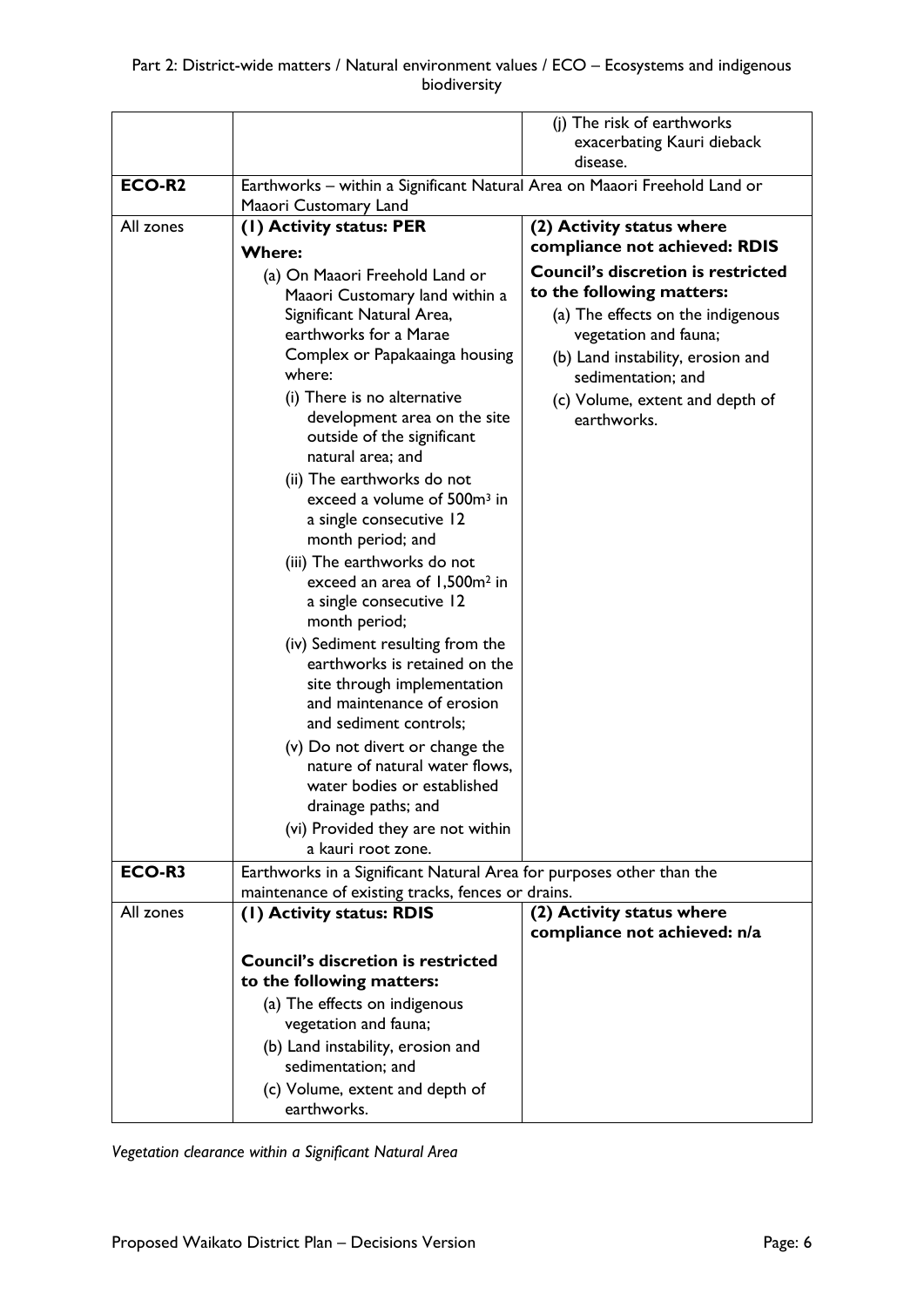| ECO-R4        | Vegetation clearance within a Significant Natural Area                                                      |                              |
|---------------|-------------------------------------------------------------------------------------------------------------|------------------------------|
| All zones     | (1) Activity status: PER                                                                                    | (2) Activity status where    |
|               | <b>Where:</b>                                                                                               | compliance not achieved: DIS |
|               | (a) Indigenous vegetation clearance,                                                                        |                              |
|               | trimming or pruning of                                                                                      |                              |
|               | indigenous vegetation in a                                                                                  |                              |
|               | Significant Natural Area for the                                                                            |                              |
|               | following purposes:                                                                                         |                              |
|               | (i) Removing vegetation that                                                                                |                              |
|               | endangers human life or                                                                                     |                              |
|               | existing buildings or<br>structures;                                                                        |                              |
|               |                                                                                                             |                              |
|               | (ii) Conservation fencing to<br>exclude stock or pests;                                                     |                              |
|               | (iii) Maintaining existing farm                                                                             |                              |
|               | drains;                                                                                                     |                              |
|               | (iv) Maintaining existing tracks                                                                            |                              |
|               | and fences;                                                                                                 |                              |
|               | (v) Gathering plants in                                                                                     |                              |
|               | accordance with Maaori                                                                                      |                              |
|               | customs and values; or                                                                                      |                              |
|               | (vi) Conservation activities.                                                                               |                              |
| <b>ECO-R5</b> | Vegetation clearance within a Significant Natural Area                                                      |                              |
| All zones     | (1) Activity status: PER                                                                                    | (2) Activity status where    |
|               | <b>Where:</b>                                                                                               | compliance not achieved: DIS |
|               | (a) Clearance of up to 5m <sup>3</sup> manuka                                                               |                              |
|               | and/or kanuka outside of a                                                                                  |                              |
|               | wetland per single consecutive                                                                              |                              |
|               | 12 month period per property<br>for domestic firewood purposes                                              |                              |
|               | and arts or crafts provided the                                                                             |                              |
|               | removal will not directly result                                                                            |                              |
|               | in the death, destruction or                                                                                |                              |
|               | irreparable damage of any other                                                                             |                              |
|               | tree, bush or plant.                                                                                        |                              |
| ECO-R6        | Vegetation clearance within a Significant Natural Area on Maaori Freehold Land<br>and Maaori Customary Land |                              |
| All zones     | (1) Activity status: PER                                                                                    | (2) Activity status where    |
|               | <b>Where:</b>                                                                                               | compliance not achieved: DIS |
|               | (a) On Maaori Freehold Land or                                                                              |                              |
|               | Maaori Customary Land,                                                                                      |                              |
|               | indigenous vegetation clearance                                                                             |                              |
|               | in a Significant Natural Area for                                                                           |                              |
|               | the purposes of development                                                                                 |                              |
|               | where:                                                                                                      |                              |
|               | (i) There is no other practicable                                                                           |                              |
|               | alternative development area                                                                                |                              |
|               | on the site outside the<br>Significant Natural Area; and                                                    |                              |
|               | (ii) The following total areas are                                                                          |                              |
|               | not exceeded:                                                                                               |                              |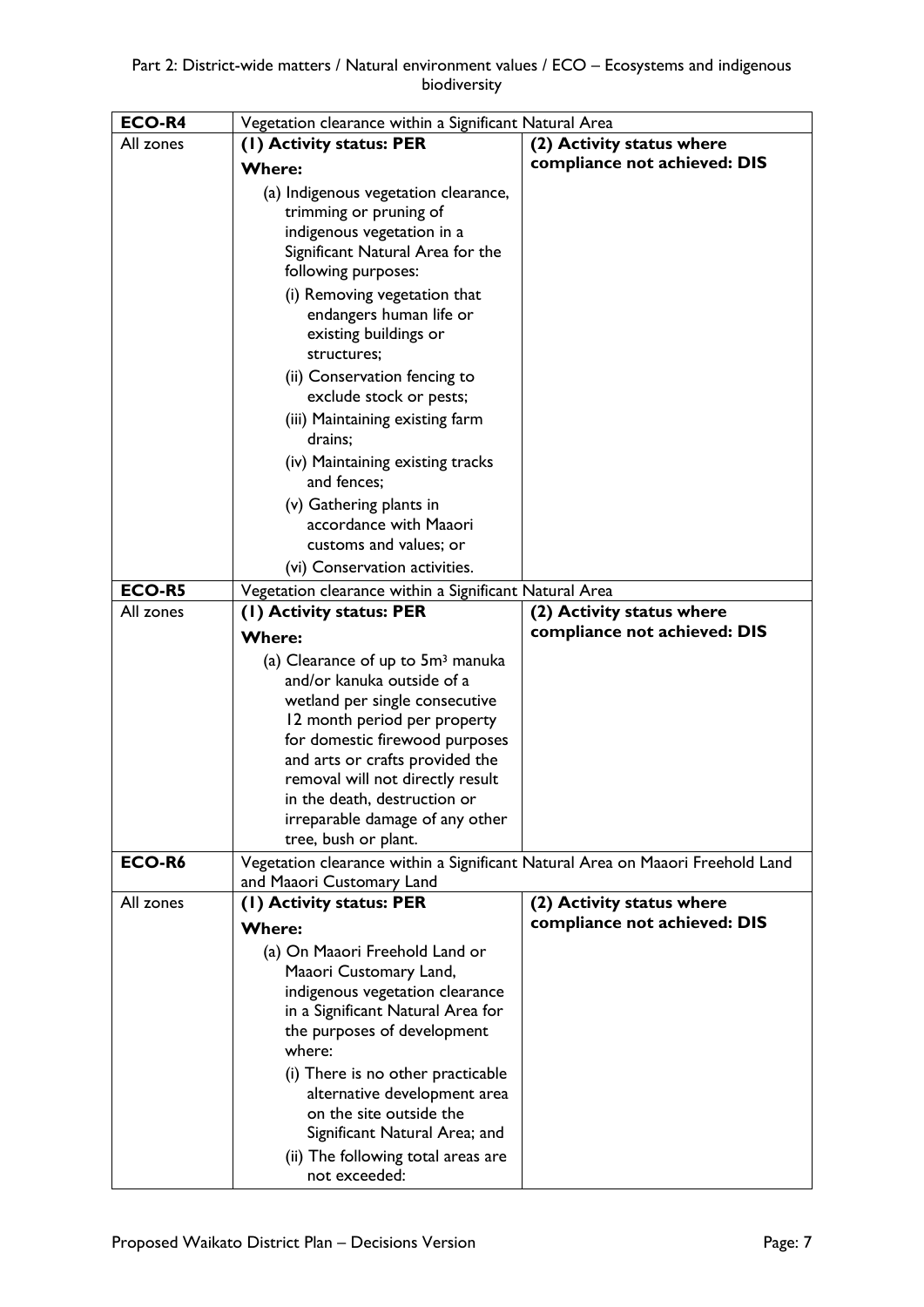|               | (1) 1500m <sup>2</sup> for a Marae                                           |                              |
|---------------|------------------------------------------------------------------------------|------------------------------|
|               | complex, including areas                                                     |                              |
|               | associated with access,                                                      |                              |
|               | parking and manoeuvring;                                                     |                              |
|               | (2) 500m <sup>2</sup> per dwelling,                                          |                              |
|               | including areas associated                                                   |                              |
|               | with access, parking and                                                     |                              |
|               | manoeuvring; and                                                             |                              |
|               | (3) 500m <sup>2</sup> for a papakaainga                                      |                              |
|               | building including areas                                                     |                              |
|               | associated with access,                                                      |                              |
|               | parking and manoeuvring.                                                     |                              |
| <b>ECO-R7</b> |                                                                              |                              |
|               | Vegetation clearance within a Significant Natural Area                       |                              |
| All zones     | (1) Activity status: PER                                                     | (2) Activity status where    |
|               | <b>Where:</b>                                                                | compliance not achieved: DIS |
|               | (a) Vegetation clearance of non-                                             |                              |
|               | indigenous species in a                                                      |                              |
|               | Significant Natural Area.                                                    |                              |
| ECO-R8        | Vegetation clearance within a Significant Natural Area                       |                              |
| All zones     | (I) Activity status: CON                                                     | (2) Activity status where    |
|               |                                                                              | compliance not achieved: DIS |
|               | <b>Where:</b>                                                                |                              |
|               | (a) Indigenous vegetation clearance                                          |                              |
|               | for building, access, parking and                                            |                              |
|               | manoeuvring areas in a                                                       |                              |
|               | Significant Natural Area                                                     |                              |
|               | identified on the planning maps                                              |                              |
|               | must comply with all of the                                                  |                              |
|               | following standards:                                                         |                              |
|               | (i) There is no practicable                                                  |                              |
|               | alternative development area                                                 |                              |
|               | on the site outside the                                                      |                              |
|               | Significant Natural Area;                                                    |                              |
|               | (ii) The total indigenous                                                    |                              |
|               | vegetation clearance does                                                    |                              |
|               | not exceed 250m <sup>2</sup> ; and                                           |                              |
|               | (iii) The vegetation clearance is                                            |                              |
|               | at least 10m from a natural                                                  |                              |
|               | waterbody.                                                                   |                              |
|               |                                                                              |                              |
|               | Council's control is reserved over                                           |                              |
|               | the following matters:                                                       |                              |
|               |                                                                              |                              |
|               | (a) The effects on the indigenous                                            |                              |
|               | vegetation and fauna.                                                        |                              |
| ECO-R9        | Indigenous vegetation clearance in a Significant Natural Area other than for |                              |
|               | purposes listed in Rules ECO-R4 - ECO-R6.                                    |                              |
| All zones     | (1) Activity status: DIS                                                     |                              |
| ECO-RIO       | Indigenous vegetation clearance inside a Significant Natural Area other than |                              |
|               | listed in Rules ECO-R4 - ECO-R6 where this is inside the coastal environment |                              |
| All zones     | (I) Activity status: DIS                                                     |                              |

*Vegetation clearance outside a Significant Natural Area*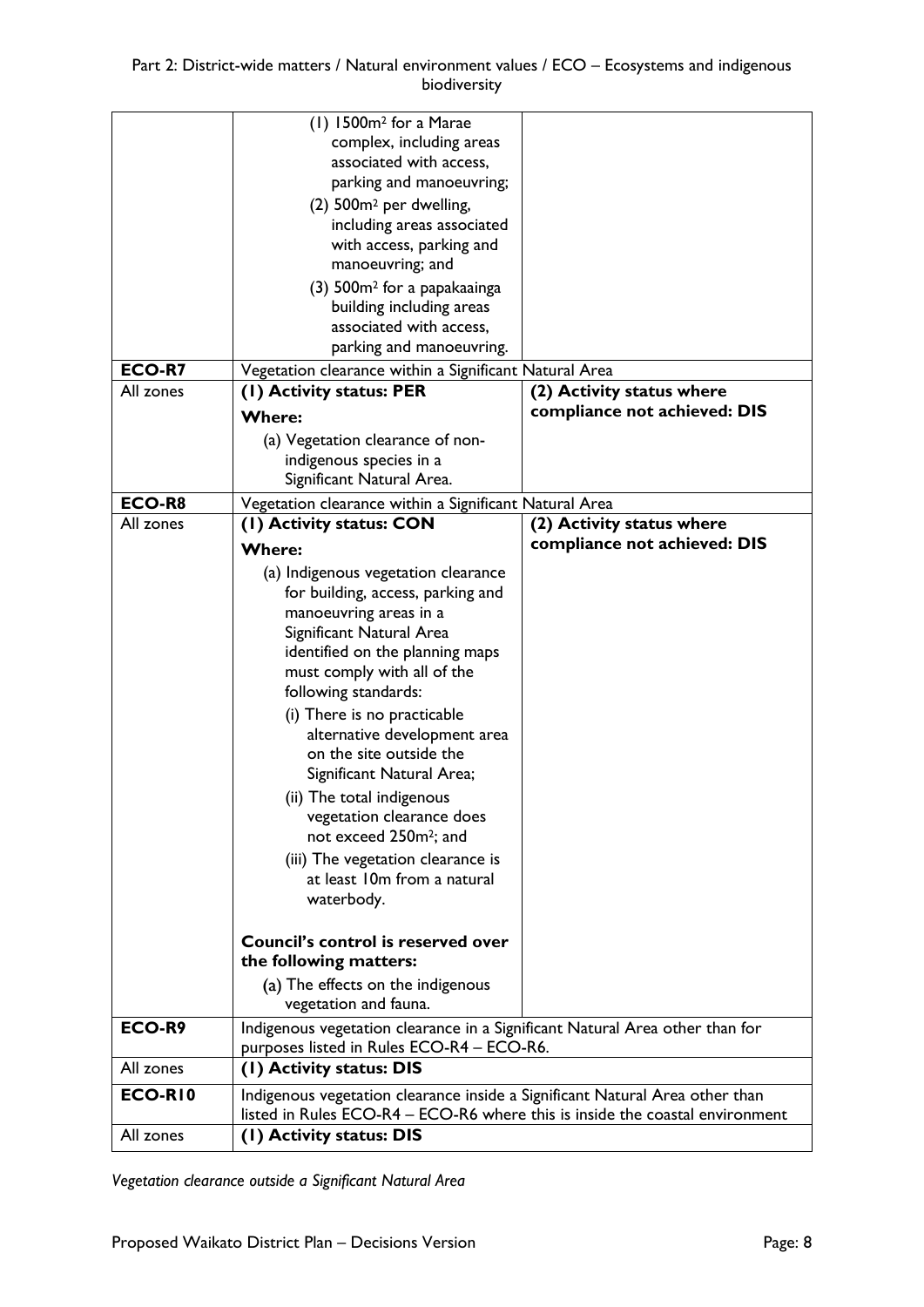| <b>ECO-RII</b> | Vegetation clearance outside a Significant Natural Area            |                                                                                                              |  |
|----------------|--------------------------------------------------------------------|--------------------------------------------------------------------------------------------------------------|--|
| All zones      | (1) Activity status: PER                                           | (2) Activity status where                                                                                    |  |
|                | <b>Where:</b>                                                      | compliance not achieved: RDIS                                                                                |  |
|                | (a) Indigenous vegetation clearance                                | <b>Council's discretion is restricted</b>                                                                    |  |
|                | outside a Significant Natural                                      | to the following matters:                                                                                    |  |
|                | Area for the following purposes:                                   | (a) The extent to which the                                                                                  |  |
|                | (i) Removing vegetation that                                       | clearance will result in the                                                                                 |  |
|                | endangers human life or                                            | fragmentation and isolation of                                                                               |  |
|                | existing buildings or                                              | indigenous ecosystems and                                                                                    |  |
|                | structures;                                                        | habitats;                                                                                                    |  |
|                | (ii) Maintaining existing tracks<br>and fences;                    | (b) The extent to which the<br>clearance will result in loss,                                                |  |
|                | (iii) Maintaining existing farm                                    | damage or disruption to                                                                                      |  |
|                | drains;                                                            | ecological processes, functions                                                                              |  |
|                | (iv) Conservation fencing to                                       | and ecological integrity, including                                                                          |  |
|                | exclude stock or pests;                                            | ecosystem services;                                                                                          |  |
|                | (v) Gathering of plants in                                         | (c) The cumulative effects of the                                                                            |  |
|                | accordance with Maaori                                             | vegetation clearance;                                                                                        |  |
|                | custom and values; or                                              | (d) The extent to which the<br>clearance affects Tangata                                                     |  |
|                | (vi) A building platform and                                       | Whenua relationships with                                                                                    |  |
|                | associated access, parking                                         | indigenous biodiversity on the                                                                               |  |
|                | and manoeuvring up to a<br>total of 500m <sup>2</sup> clearance of | site;                                                                                                        |  |
|                | indigenous vegetation and                                          | (e) The extent to which the                                                                                  |  |
|                | there is no practicable                                            | indigenous biodiversity                                                                                      |  |
|                | alternative development area                                       | contributes to natural character                                                                             |  |
|                | on the site outside of the                                         | and landscape values, including in                                                                           |  |
|                | area of indigenous vegetation                                      | areas of outstanding natural                                                                                 |  |
|                | clearance;                                                         | character, outstanding natural<br>features, outstanding natural                                              |  |
|                | (vii) In the Aggregate Extraction                                  | landscapes and significant                                                                                   |  |
|                | Areas, a maximum of 2000m <sup>2</sup>                             | amenity landscapes; and                                                                                      |  |
|                | in a single consecutive 12<br>month period per record of           | (f) The extent to which adverse                                                                              |  |
|                | title; or                                                          | effects have been avoided,                                                                                   |  |
|                | (viii) Conservation activities.                                    | remedied, mitigated or if this is                                                                            |  |
|                |                                                                    | unable to be achieved, the                                                                                   |  |
|                |                                                                    | extent of offsetting on significant                                                                          |  |
| ECO-RI2        |                                                                    | residual adverse effects.<br>Vegetation clearance outside a Significant Natural Area on Maaori Freehold Land |  |
|                | and Maaori Customary Land                                          |                                                                                                              |  |
| All zones      | (1) Activity status: PER                                           | (2) Activity status where                                                                                    |  |
|                | <b>Where:</b>                                                      | compliance not achieved: RDIS                                                                                |  |
|                | (a) On Maaori Freehold Land or                                     | <b>Council's discretion is restricted</b>                                                                    |  |
|                | Maaori Customary Land, the                                         | to the following matters:                                                                                    |  |
|                | clearance of indigenous                                            | (a) The extent to which the                                                                                  |  |
|                | vegetation clearance outside a                                     | clearance will result in the                                                                                 |  |
|                | Significant Natural Area must                                      | fragmentation and isolation of                                                                               |  |
|                | not exceed:                                                        | indigenous ecosystems and<br>habitats;                                                                       |  |
|                | (i) $1500m^2$ for a Marae complex                                  |                                                                                                              |  |
|                | including associated access,<br>parking and manoeuvring;           | (b) The extent to which the<br>clearance will result in loss,                                                |  |
|                |                                                                    | damage or disruption to                                                                                      |  |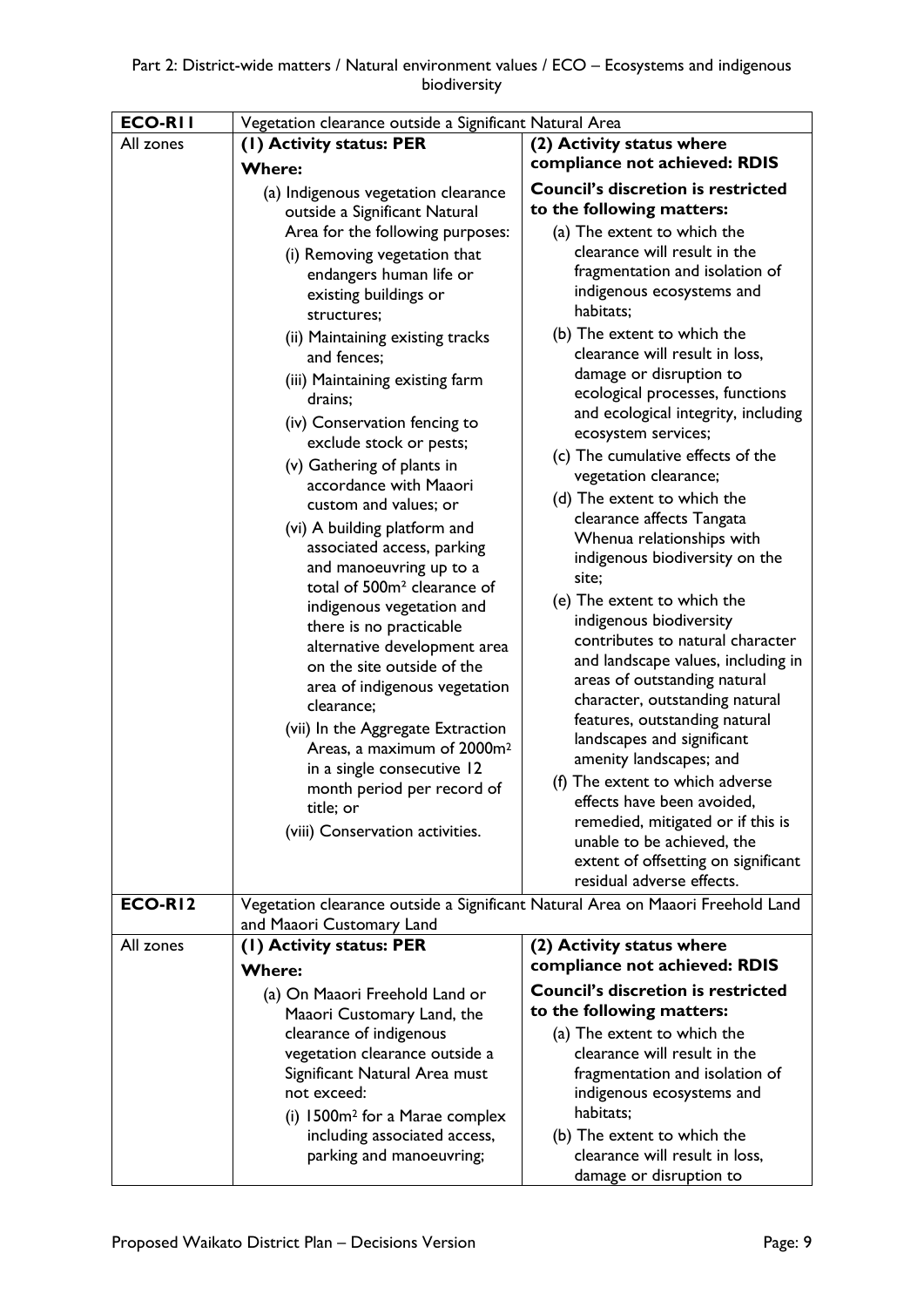| ECO-RI3   | (ii) 500m <sup>2</sup> per dwelling including<br>associated access, parking<br>and manoeuvring;<br>(iii) 500m <sup>2</sup> for a papakaainga<br>building including associated<br>access, parking and<br>manoeuvring; and<br>(iv) And there is no practicable<br>alternative development area<br>on the site outside of the<br>area of indigenous vegetation<br>clearance.<br>Outside a Significant Natural Area, indigenous vegetation clearance associated | ecological processes, functions<br>and ecological integrity, including<br>ecosystem services;<br>(c) The cumulative effects of the<br>vegetation clearance;<br>(d) The extent to which the<br>clearance affects Tangata<br>Whenua relationships with<br>indigenous biodiversity on the<br>site:<br>(e) The extent to which the<br>indigenous biodiversity<br>contributes to natural character<br>and landscape values, including in<br>areas of outstanding natural<br>character, outstanding natural<br>features, outstanding natural<br>landscapes and significant<br>amenity landscapes; and<br>(f) The extent to which adverse<br>effects have been avoided,<br>remedied, mitigated or if this is<br>unable to be achieved, the<br>extent of offsetting on significant<br>residual adverse effects. |
|-----------|-------------------------------------------------------------------------------------------------------------------------------------------------------------------------------------------------------------------------------------------------------------------------------------------------------------------------------------------------------------------------------------------------------------------------------------------------------------|---------------------------------------------------------------------------------------------------------------------------------------------------------------------------------------------------------------------------------------------------------------------------------------------------------------------------------------------------------------------------------------------------------------------------------------------------------------------------------------------------------------------------------------------------------------------------------------------------------------------------------------------------------------------------------------------------------------------------------------------------------------------------------------------------------|
| All zones | with gardening.<br>(1) Activity status: PER                                                                                                                                                                                                                                                                                                                                                                                                                 | (2) Activity status where                                                                                                                                                                                                                                                                                                                                                                                                                                                                                                                                                                                                                                                                                                                                                                               |
|           |                                                                                                                                                                                                                                                                                                                                                                                                                                                             | compliance not achieved: n/a                                                                                                                                                                                                                                                                                                                                                                                                                                                                                                                                                                                                                                                                                                                                                                            |
| ECO-RI4   | Vegetation clearance of non-indigenous species outside a Significant Natural                                                                                                                                                                                                                                                                                                                                                                                |                                                                                                                                                                                                                                                                                                                                                                                                                                                                                                                                                                                                                                                                                                                                                                                                         |
|           | Area.                                                                                                                                                                                                                                                                                                                                                                                                                                                       |                                                                                                                                                                                                                                                                                                                                                                                                                                                                                                                                                                                                                                                                                                                                                                                                         |
| All zones | (1) Activity status: PER                                                                                                                                                                                                                                                                                                                                                                                                                                    | (2) Activity status where<br>compliance not achieved: n/a                                                                                                                                                                                                                                                                                                                                                                                                                                                                                                                                                                                                                                                                                                                                               |
| ECO-RI5   | Clearance of manuka or kanuka outside a Significant Natural Area                                                                                                                                                                                                                                                                                                                                                                                            |                                                                                                                                                                                                                                                                                                                                                                                                                                                                                                                                                                                                                                                                                                                                                                                                         |
| All zones | (1) Activity status: PER<br><b>Where:</b>                                                                                                                                                                                                                                                                                                                                                                                                                   | (2) Activity status where<br>compliance not achieved: RDIS<br><b>Council's discretion is restricted</b>                                                                                                                                                                                                                                                                                                                                                                                                                                                                                                                                                                                                                                                                                                 |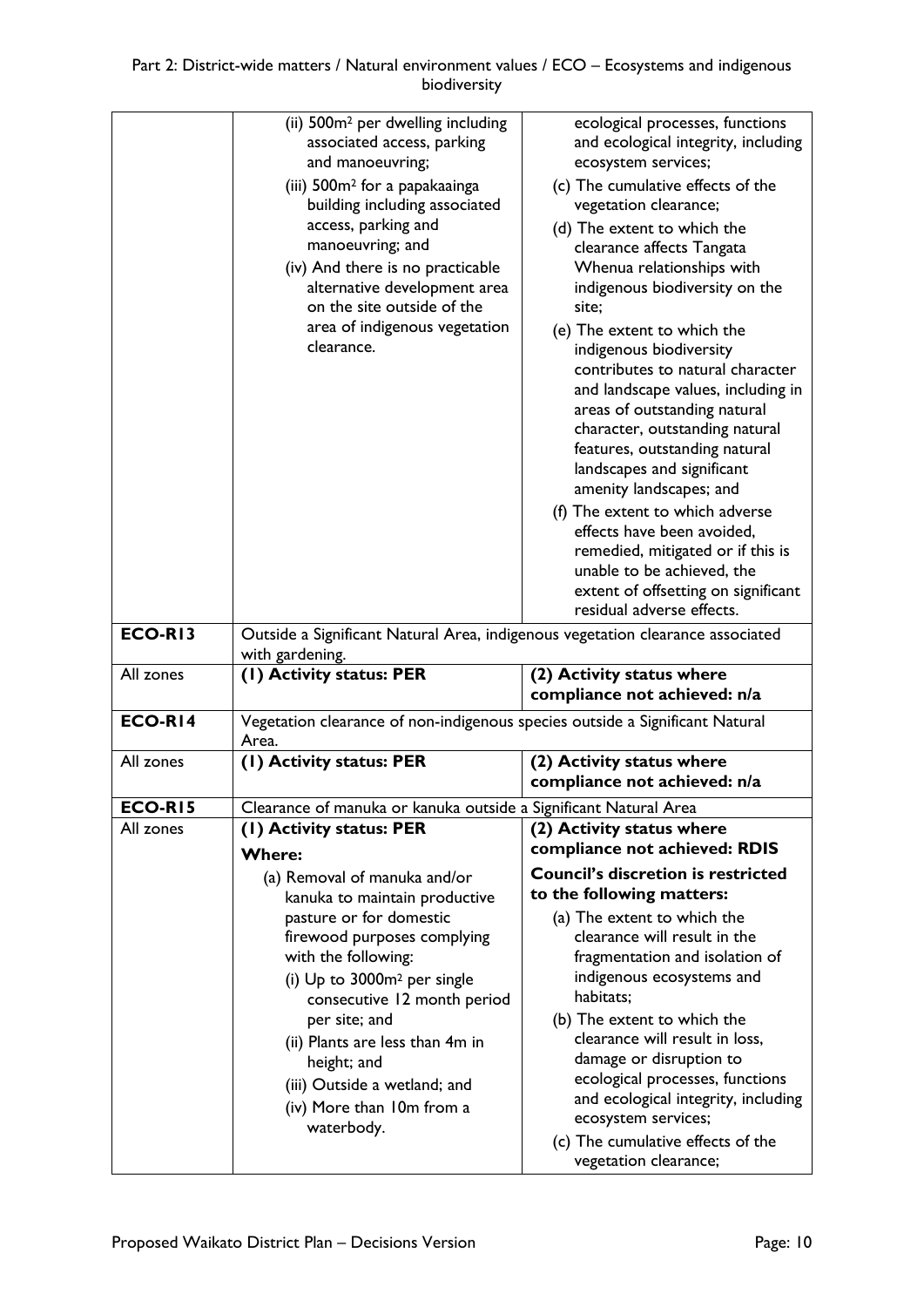|                |                                                                                                                                                                                                                                                                                                                                                                                                                                                                                                                                                                                                                                                                                                                                                                                                                                                         | (d) The extent to which the<br>clearance affects Tangata<br>Whenua relationships with<br>indigenous biodiversity on the<br>site;<br>(e) The extent to which the<br>indigenous biodiversity<br>contributes to natural character<br>and landscape values, including in<br>areas of outstanding natural<br>character, outstanding natural<br>features, outstanding natural<br>landscapes and significant<br>amenity landscapes; and<br>(f) The extent to which adverse<br>effects have been avoided,<br>remedied, mitigated or if this is<br>unable to be achieved, the<br>extent of offsetting on significant<br>residual adverse effects. |
|----------------|---------------------------------------------------------------------------------------------------------------------------------------------------------------------------------------------------------------------------------------------------------------------------------------------------------------------------------------------------------------------------------------------------------------------------------------------------------------------------------------------------------------------------------------------------------------------------------------------------------------------------------------------------------------------------------------------------------------------------------------------------------------------------------------------------------------------------------------------------------|------------------------------------------------------------------------------------------------------------------------------------------------------------------------------------------------------------------------------------------------------------------------------------------------------------------------------------------------------------------------------------------------------------------------------------------------------------------------------------------------------------------------------------------------------------------------------------------------------------------------------------------|
| <b>ECO-R16</b> | Indigenous vegetation clearance outside a Significant Natural Area for any reason<br>not specified in Standards ECO-R11 to ECO-R15.                                                                                                                                                                                                                                                                                                                                                                                                                                                                                                                                                                                                                                                                                                                     |                                                                                                                                                                                                                                                                                                                                                                                                                                                                                                                                                                                                                                          |
| All zones      | (I) Activity status: RDIS                                                                                                                                                                                                                                                                                                                                                                                                                                                                                                                                                                                                                                                                                                                                                                                                                               | (2) Activity status where<br>compliance not achieved: n/a                                                                                                                                                                                                                                                                                                                                                                                                                                                                                                                                                                                |
|                | <b>Council's discretion is restricted</b><br>to the following matters:<br>(a) The extent to which the<br>clearance will result in the<br>fragmentation and isolation of<br>indigenous ecosystems and<br>habitats;<br>(b) The extent to which the<br>clearance will result in loss,<br>damage or disruption to<br>ecological processes, functions<br>and ecological integrity, including<br>ecosystem services;<br>(c) The cumulative effects of the<br>vegetation clearance;<br>(d) The extent to which the<br>clearance affects Tangata<br>Whenua relationships with<br>indigenous biodiversity on the<br>site:<br>(e) The extent to which the<br>indigenous biodiversity<br>contributes to natural character<br>and landscape values, including in<br>areas of outstanding natural<br>character, outstanding natural<br>features, outstanding natural |                                                                                                                                                                                                                                                                                                                                                                                                                                                                                                                                                                                                                                          |